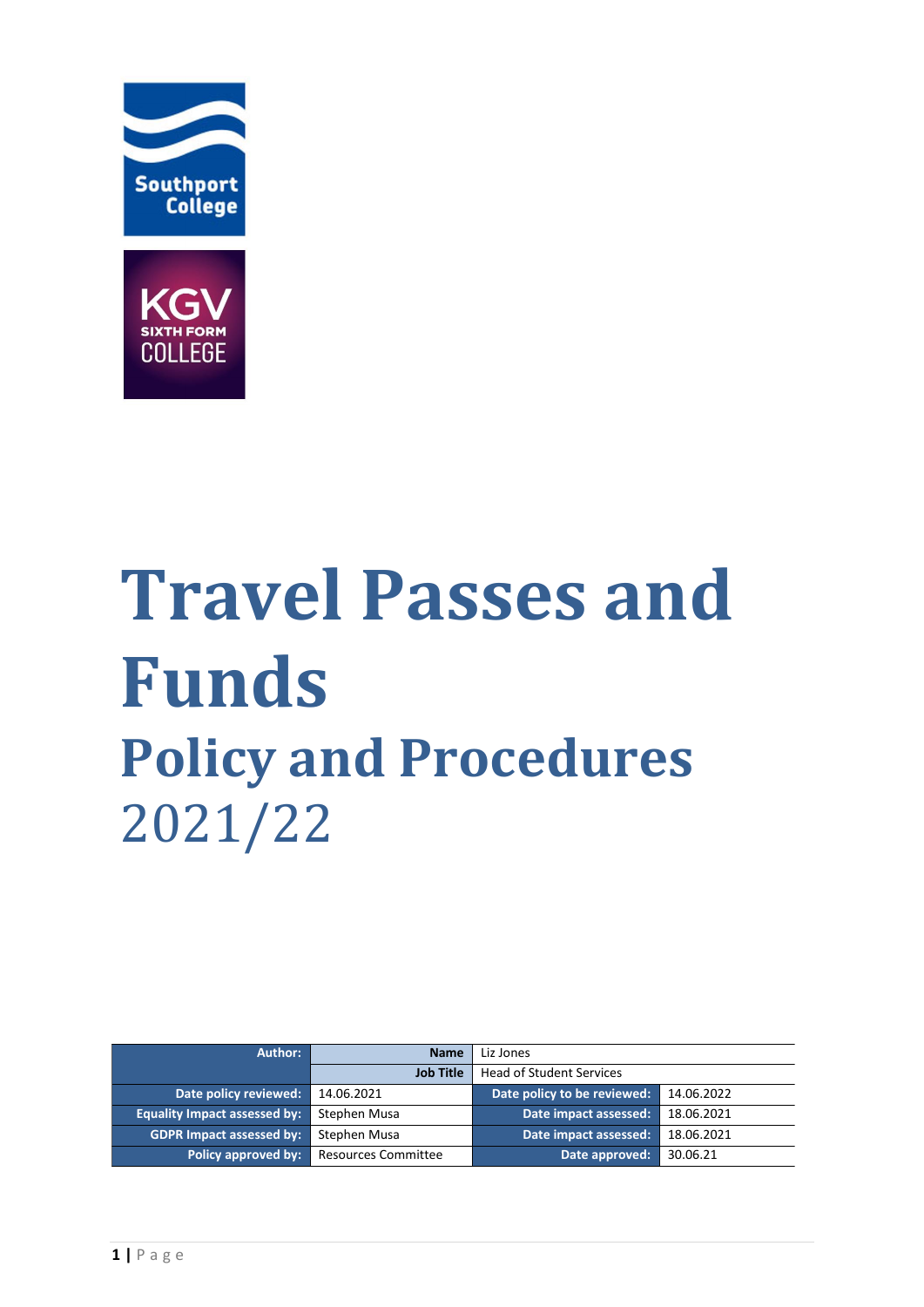# **Contents**

| 1.  |     |                                                                                |  |
|-----|-----|--------------------------------------------------------------------------------|--|
| 2.  |     |                                                                                |  |
|     | 2.1 |                                                                                |  |
|     | 2.2 |                                                                                |  |
|     | 2.3 | Higher Education (undergraduate courses - HND/HNC, Fdn Degree, BA/BSc Degree)3 |  |
| 3.  |     |                                                                                |  |
| 4.  |     |                                                                                |  |
| 5.  |     |                                                                                |  |
| 6.  |     |                                                                                |  |
| 7.  |     |                                                                                |  |
|     | 6.1 |                                                                                |  |
|     | 6.2 |                                                                                |  |
| 8.  |     |                                                                                |  |
| 9.  |     |                                                                                |  |
| 10. |     |                                                                                |  |
| 11. |     |                                                                                |  |
| 12. |     |                                                                                |  |
| 13. |     |                                                                                |  |

# <span id="page-1-0"></span>**1. Policy Statement**

The College is committed to providing financial support for students in a range of ways under the guidance of the Education and Skills Funding Agency (ESFA) and in line with its Access and Participation Strategy for Higher Education. As part of this process the College will operate a Travel Pass and Travel Funds scheme.

# <span id="page-1-1"></span>**2. Travel Passes**

Full time students at the College will be eligible to apply for a travel pass. Sections  $2.1 - 2.3$  outline and categorise the various age groups. The calculation of distances is based on the shortest walking distance, as measured by Google maps.

#### <span id="page-1-2"></span>**2.1 16-19 Bursary (ESFA funded courses)**

| <b>Walking Distance</b> | Age       | Eligibility             |  |  |
|-------------------------|-----------|-------------------------|--|--|
| l 3 miles +             | $16 - 19$ | All                     |  |  |
| 1-3 miles               | $16 - 19$ | MTB or household income |  |  |
|                         |           | of less than £35,000    |  |  |

For those students aged 16-19 (1-3 miles) means testing household income must be less than £35,000 or must be in receipt of means tested benefit.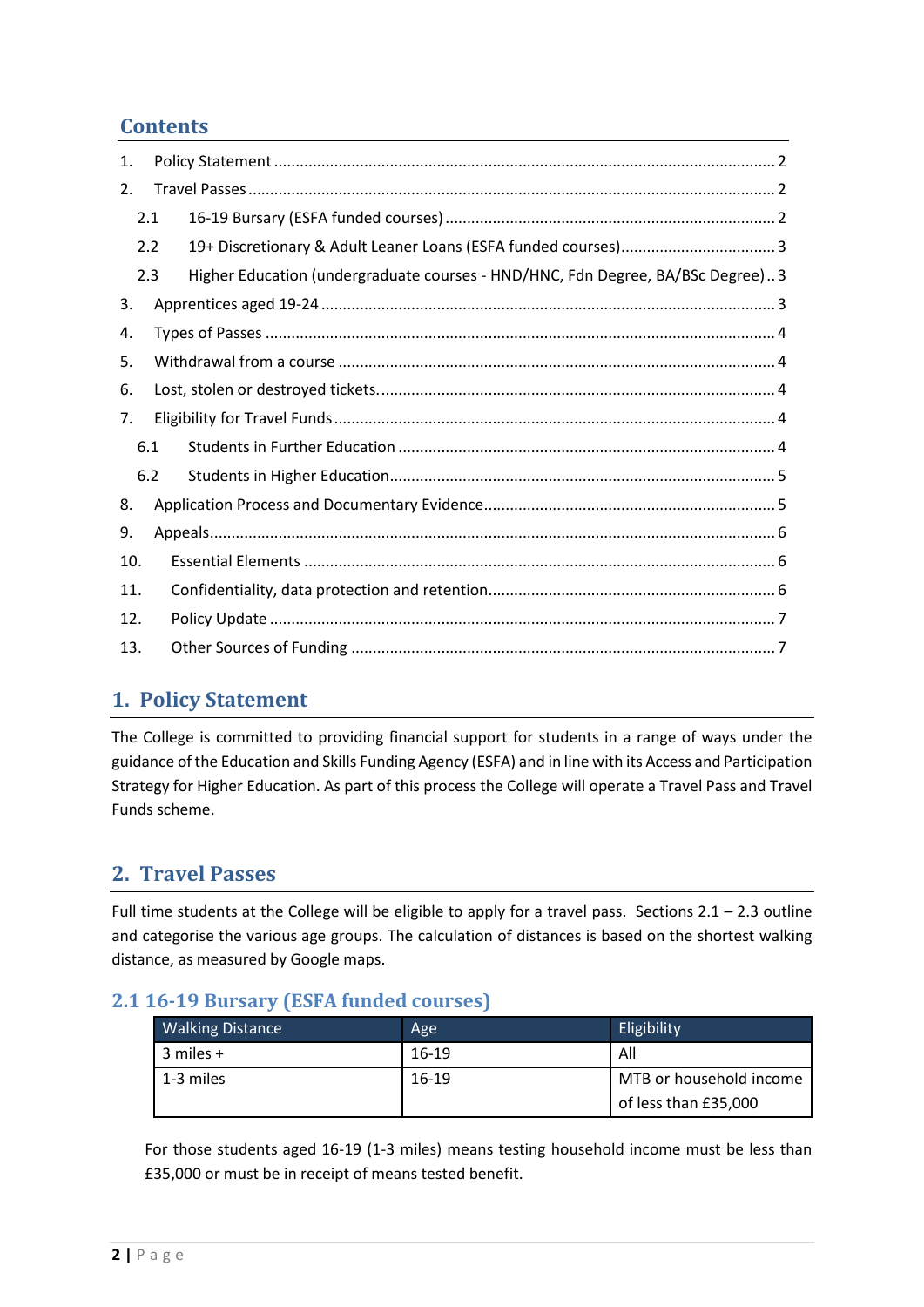For those students aged 16-19, in receipt of the £1,200 bursary, part of their award will be used to cover the cost of the pass.

All other 16-19 year old students (3 miles+) will be eligible for a pass however they will be required to have their household income assessed to allow the College to use funds from appropriate funding streams.

For full details of the funds please see 16-19 Bursary Fund Policy and Procedures 2021/22.

For further information you can contact the Student Information Centre by telephone on 01704 392704 or by email at [guidance@southport.ac.uk.](mailto:guidance@southport.ac.uk)

#### <span id="page-2-0"></span>**2.2 19+ Discretionary & Adult Learner Loans (ESFA funded courses)**

| <b>Walking Distance</b> | Age     | Eligibility             |
|-------------------------|---------|-------------------------|
| 1 mile $+$              | $19+$ * | MTB or household income |
|                         |         | of less than £35,000    |

*\* Students enrolled on a Level 3 or above loan funded course that are liable for tuition fees are eligible to apply only if they have taken out an Advanced Learner Loan.*

For those students aged 19+ (1-3 miles) means testing household income must be less than £35,000 or must be in receipt of means tested benefit.

For students 19+ the full cost of the travel pass, will be funded through the 19+ Learner Support Fund or Advanced Learner Loans Bursary Fund. Students must be able to demonstrate they are within a priority group, on a means tested benefit or have an household income of less than £35,000

For full details of eligibility groups please see 'Discretionary Learner Support Fund Policy and Procedures 2021/2022' and 'Advanced Learner Loans Bursary Fund Policy and Procedures 2021/2022'.

# <span id="page-2-1"></span>**2.3 Higher Education (undergraduate courses - HND/HNC, Fdn Degree,**

#### **BA/BSc Degree)**

| <b>Walking Distance</b> | Age      | Eligibility   |
|-------------------------|----------|---------------|
| $3$ mile $+$            | $18 + *$ | Means tested* |

*\* Students enrolled on a Level 4 or above higher education course that are liable for tuition fees are eligible to apply only if they are eligible for the full/maximum maintenance loan.*

For HE students 18+ the cost of the travel pass will be funded through the College Travel Fund.

#### <span id="page-2-2"></span>**3. Apprentices aged 19-24**

Apprentices aged 19-24 years and who live within the Liverpool City Region can apply directly to Mersey Travel for a half-price weekly and four-weekly bus pass. Prices are in line with Merseytravel's Solo bus tickets for under-19s, which means that any eligible apprentice will get half-price travel on buses, saving up to £420 per year. Further information is available via the link below:

<https://www.merseyrail.org/tickets-passes/apprentice-travelcard.aspx>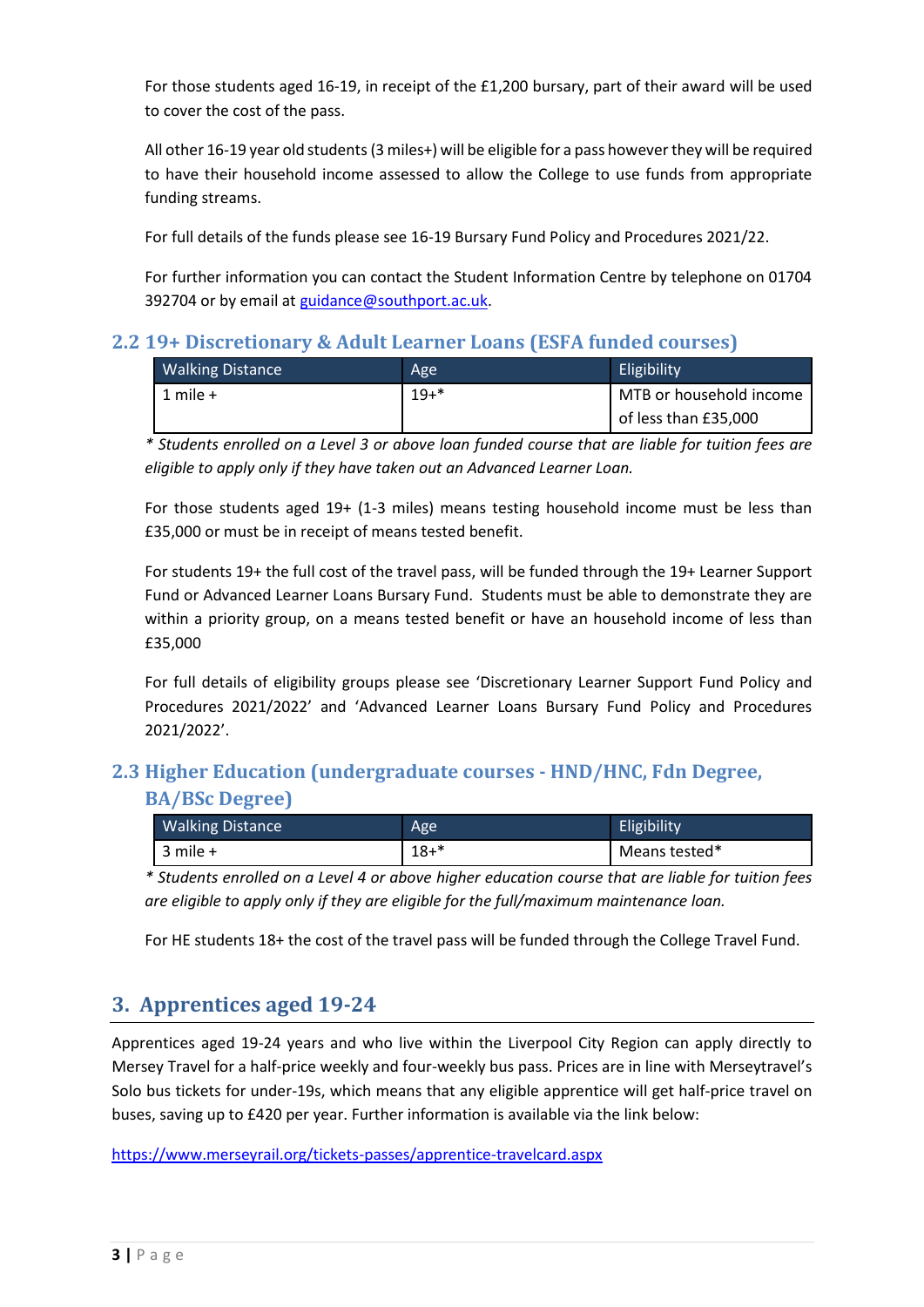# <span id="page-3-0"></span>**4. Types of Passes**

The College will look to fund the most cost effective single form of transport. The College offers students who are eligible for a travel pass the option of applying for a TRIO (where available) on payment of the price difference between the most cost effective pass available and the cost of the TRIO, Arriva 7 day travel pass, Merseyrail train passes etc Where students live in an area not covered by the passes listed they are able to apply for travel funds *(see section 6).*

# <span id="page-3-1"></span>**5. Withdrawal from a course**

If a student withdraws from or does not start their course they must return their travel pass within:

- 2 weeks of the course start date (in the case of a student not starting the course)
- 2 weeks of leaving the course
- 2 weeks of transferring to a part time course

Passes must be returned by hand to the Student Information Centre or sent 'recorded delivery'.

Students must also inform the College if their address changes prior to the pass expiring as entitlement to the pass may be affected and students will be liable for any lost rebate.

#### <span id="page-3-2"></span>**6. Lost, stolen or destroyed tickets.**

If a ticket is lost, stolen or destroyed students must inform the College immediately and request a form to apply for a duplicate ticket. The cost of a duplicate ticket will vary from £10 for Merseyrail Electrics to £25 for Arriva and Stagecoach and £5 for Trio, Merseytravel, depending on the type of ticket issued and must be paid for by the student. A duplicate ticket will be issued approximately 2 days after receiving the duplicate application form and fee. Once the duplicate ticket is issued, the fee is non-refundable. Travelling expenses incurred whilst waiting for the duplicate ticket will not be refunded.

Only 1 duplicate ticket can be issued within an academic year (except TRIO passes which can only be replaced once every 5 years). Where passes are reported lost or stolen within the later part of the term, duplicates may be refused if it is cost prohibitive.

# <span id="page-3-3"></span>**7. Eligibility for Travel Funds**

#### <span id="page-3-4"></span>**7.1 Students in Further Education**

For full time students who live outside of the areas where passes are available the College operates a limited subsidised travel costs fund for students. Funds are limited and therefore this fund is allocated on a first come first served basis.

Students must meet the following criteria:

- Enrolled on a full time Southport College course
- Live more than 1 mile from College (measured by shortest walking distance on google maps) Not able to apply for a travel pass
- Not entitled to assistance with travel costs from another source
- Household income will be assessed as per travel passes for all age groups of students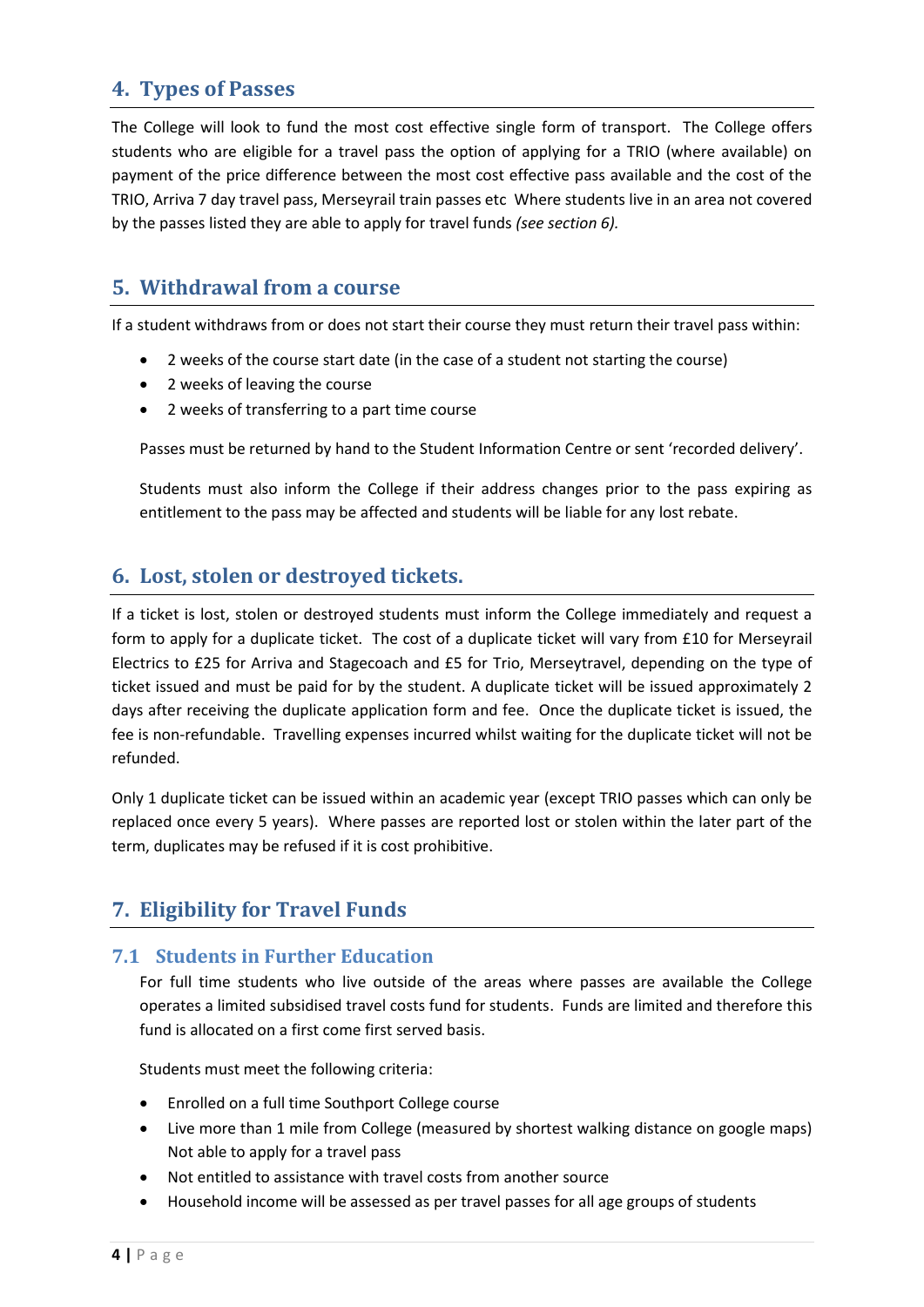For students living in Burscough and the surrounding area they can apply for the cost of their return ticket up to a maximum of :

Southport College – Burscough to Southport, £6.60 x 5 days x 37 weeks = £1,221.00

KGV – Burscough to Meols Cop £5.90 per day x 5 days 37 weeks = £1091.50

If students are eligible they will be issued 5 half termly payments linked to attendance. The first payment will be made during the first half term. Subsequent payments will be linked to attendance for the previous half term:

- 90% attendance or above full amount payable
- 75% 89% attendance 50% of half-termly allocation to be paid
- Below 75% no funds to be paid.

For students aged 19+ applications can be made to the Discretionary Learner Support fund for assistance with other travel expenses e.g. petrol, 15p per mile per timetabled day (this will be capped at the cost of the cheapest ticket / pass available on public transport.)

#### <span id="page-4-0"></span>**6.1 Students in Higher Education**

For students who live outside of the areas where passes are available the College operates a limited subsidised travel costs fund for students. Funds are limited and therefore this fund is allocated on a first come first served basis.

Students must meet the following criteria:

- Enrolled on a Southport College higher education course
- Live more than 3 miles from College (measured by shortest walking distance on google maps)
- Not entitled to assistance with travel costs from another source

For students living in Burscough and the surrounding area they can apply for the cost of their return ticket up to a maximum of :

Southport College – Burscough to Southport, £6.60 x 5 days x 37 weeks = £1,221.00

KGV – Burscough to Meols Cop £5.90 per day x 5 days 37 weeks = £1091.50

If students are eligible they will be issued 5 half termly payments linked to attendance. The first payment will be made during the first half term. Subsequent payments will be linked to attendance for the previous half term:

- 90% attendance or above full amount payable
- 75% 89% attendance 50% of half-termly allocation to be paid
- Below 75% no funds to be paid.

<span id="page-4-1"></span>Applications can be made to the Higher Education Travel Fund for assistance with other travel expenses e.g. petrol, 15p per mile per timetabled day (this will be capped at the cost of the cheapest ticket / pass available on public transport.)

#### **8. Application Process and Documentary Evidence**

The application process for funds will be open from  $w/c$  5<sup>th</sup> July 2021 and until such time as funds be used up. All applications will be considered based on the funding available.

Pay My Student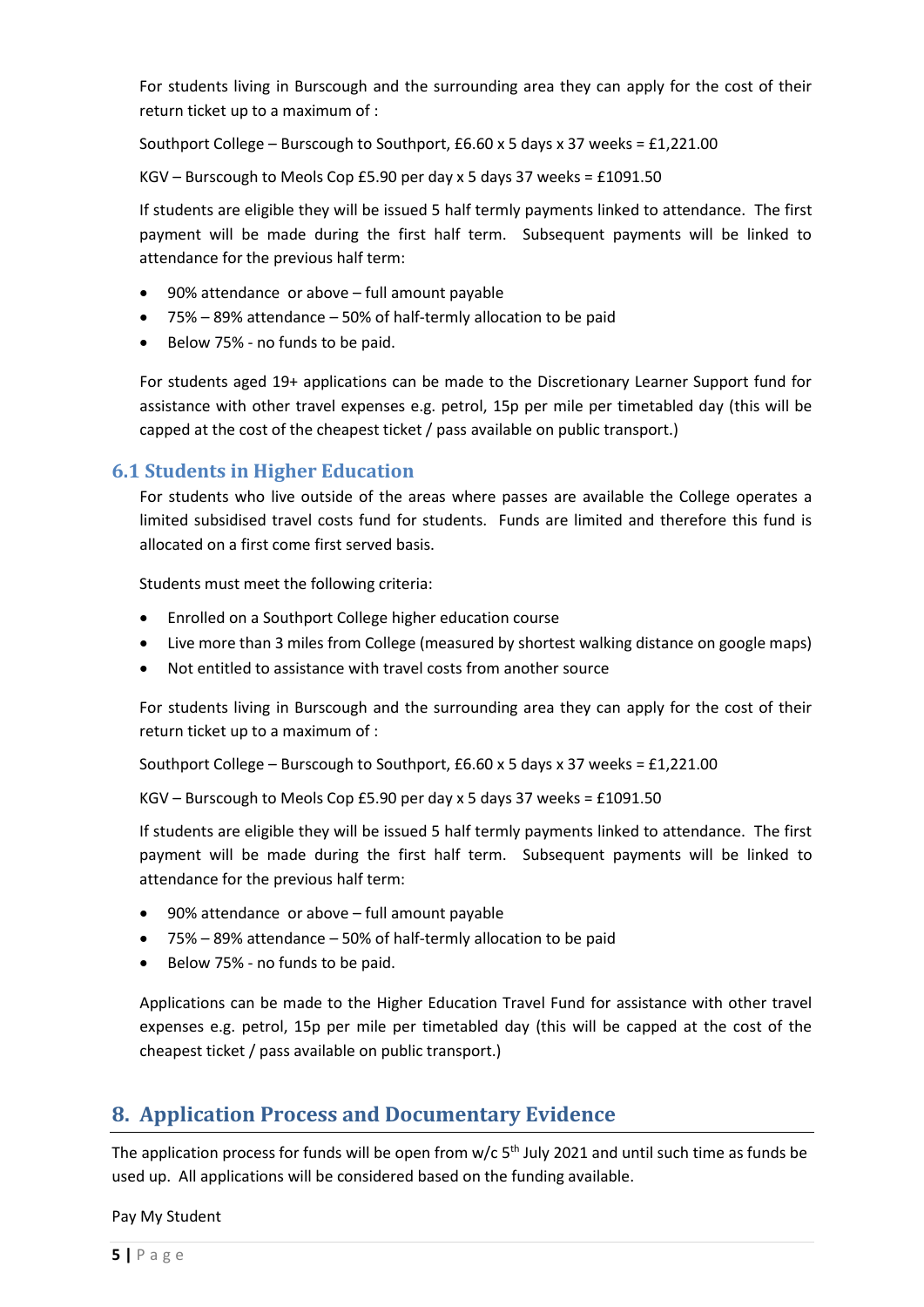For all funding, including applications for travel passes, students must complete an application using the on line student support bursary service, Pay My Student. Documentary evidence is required to make an assessment of income and / or identification of being in a priority group (as laid down in the ESFA guidance). This could be pay slips, P60, proof of earning for self-employment, bank statements, Tax Credit Award Notice, Universal Credit monthly statement, proof of benefits (letters from DWP / Job Centre) this list not exhaustive.

The 'application date' will be the date the completed form is received along with all relevant documentation.

Students will also need to provide evidence to support their request e.g. College order form for kit/equipment/uniform, signed book list from tutors, compulsory trips, receipts for individual items etc.

# <span id="page-5-0"></span>**9. Appeals**

Any student, who is dissatisfied with the decision made regarding the allocation of a travel pass or travel funds, may appeal in writing to the Head of Central Services within 15 term time days of receipt of letter.

The Head of Central Services or Student Finance Administrator will present the information to the panel. The Appeals Panel will be made of a member of the Senior Leadership Team and 2 managers.

The student will be informed of the decision of the Panel within 10 term time days of receipt of the letter of appeal.

#### <span id="page-5-1"></span>**10. Essential Elements**

This policy and procedures will operate as a transparent, consistent system, with clear criteria for eligibility, allowing funds to be targeted to those students in financial hardship within the ESFA guidelines. This is ensured by:

- Procedures / guidelines for staff, updated annually
- Staff training and development meetings

A variety of methods will be used to publicise the availability of travel passes and subsidies, including the application procedure and appeals procedure. This includes:

- Financial information booklet updated annually, available on line and within the Student Information Centre
- Admissions / offer letters
- Information from admissions tutors at course discussions
- Information at the point of enrolment
- Information at Induction
- Posters, media screens and Moodle information advertising funds

# <span id="page-5-2"></span>**11. Confidentiality, data protection and retention**

All personal and sensitive information will be managed in accordance with the Data Protection Act 1998 and the Common Law Duty of Confidentiality.